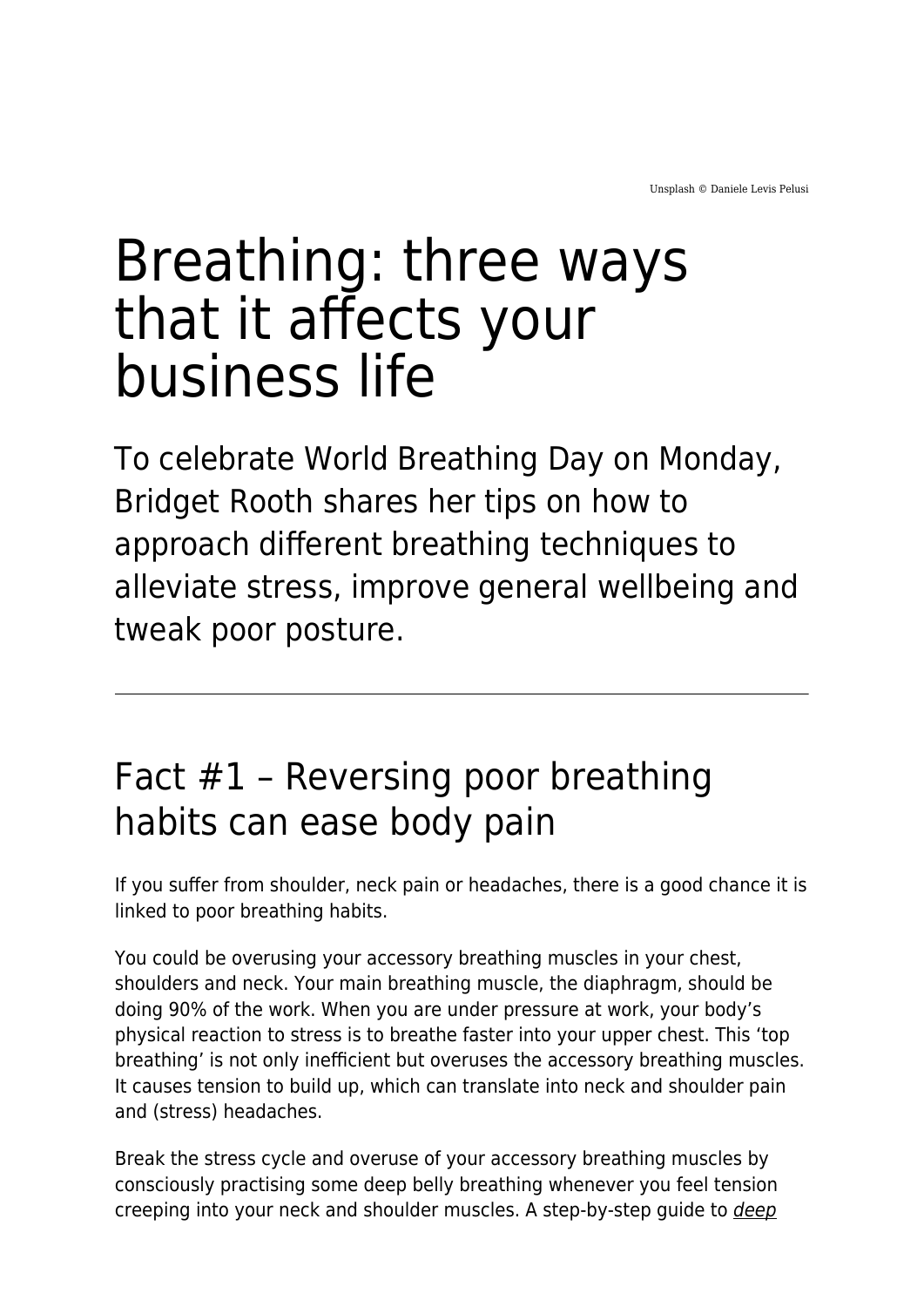[belly breathing is offered here](https://www.maddyness.com/uk/2020/04/24/oxygenating-your-business-brain/).

Don't let unnecessary pain and tension sap the energy that you could otherwise be putting to good use.

## Fact #2 – Posture affects breathing and breathing affects posture

If you have a desk-based job, the way you sit at your desk will impact the way you breathe.

A 2017 British Heart Foundation study revealed that British people are sedentary for an average of 67 hours a week. So how are you sitting during those hours?

Your posture (seated or standing) is key to how well you breathe. As well as being the most important breathing muscle, the diaphragm also powers your speech and helps your core stability. When you are hunched over a desk, it's hard for your diaphragm to function effectively and you'll end up overusing your accessory breathing muscles (see above). The diaphragm is a muscle, and muscles need to be used. An under-used diaphragm therefore becomes weak, stabilises your core less well, and can lead to lower back problems – which, guess what? – lead to poor breathing habits and poor posture!

Here's how I'd describe a good seated posture. When you sit down, keep your feet flat on the floor and your spine in a neutral position, supported by your desk chair. Imagine your head atop your spine, as if you were a puppet held up by a string. This naturally balanced posture makes space for better breathing and less tension build-up, which equates to a more comfortable work day at your desk.

## Fact #3 – Breath is a natural energy booster

Stress, fatigue, distraction – when you'd usually reach for a stimulant like caffeine, sugar or something stronger to keep you going, try using your breath to boost your energy levels.

Most of us would agree that a walk can be a welcome break when you've been stuck at your desk for too long. Adding some conscious breathing to a walk can clear your mind, lift your mood and give you a sense of connectedness.

I call this 'taking my breath for a walk', and I love the way breathing and